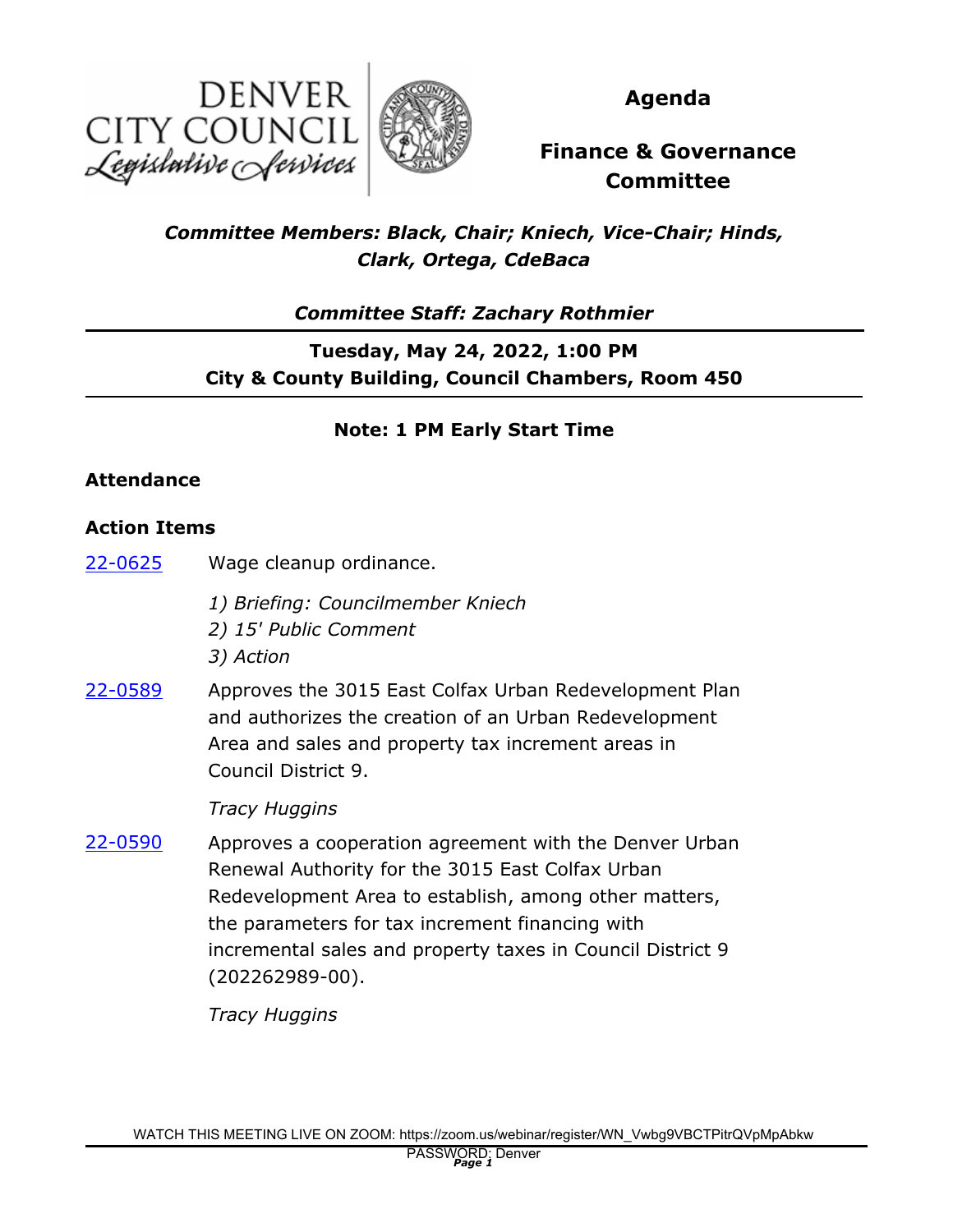### **Agenda Finance & Governance Committee Tuesday, May 24, 2022**

Amends an occupancy agreement with JBK Hotels, LLC doing business as Aloft, by adding \$2,447,200 for a new total of \$13,267,500 and six (6) months for a new end date of 12-31-2022 to provide 140 rooms to people experiencing homelessness during the COVID-19 crisis, in Council District 9 (FINAN-202262777). [22-0557](http://denver.legistar.com/gateway.aspx?m=l&id=/matter.aspx?key=21624)

#### *Lisa Lumley*

Amends a food service agreement with JBK Hotels, LLC, doing business as Aloft, by adding \$644,000 for a new total of \$3,339,700 and six (6) months for a new end date of 12-31-2022 to provide food services to those people experiencing homelessness during the COVID 19 crisis staying at a hotel in Council District 9 (FINAN-202262776). [22-0558](http://denver.legistar.com/gateway.aspx?m=l&id=/matter.aspx?key=21625)

*Lisa Lumley*

#### **Consent Items**

- approving the City Council reappointment of Joy Athanasiou to the Denver Immigrant Legal Services Fund Advisory Board. [22-0610](http://denver.legistar.com/gateway.aspx?m=l&id=/matter.aspx?key=21677)
- Approves a contract with Lumin8 Transportation Technologies, LLC for \$1,000,000 and through 06-30-2023 to perform emergency restoration and on-call repair and maintenance service to maintain fiber optic cable and conduit infrastructure, citywide (GENRL-202262141-00). [22-0611](http://denver.legistar.com/gateway.aspx?m=l&id=/matter.aspx?key=21678)
- Approves a contract with Network Infrastructure Construction Company for \$1,000,000 and through 06-30-2023 to perform emergency restoration and on-call repair and maintenance service to maintain fiber optic cable and conduit infrastructure, citywide (GENRL-202262099-00). [22-0612](http://denver.legistar.com/gateway.aspx?m=l&id=/matter.aspx?key=21679)